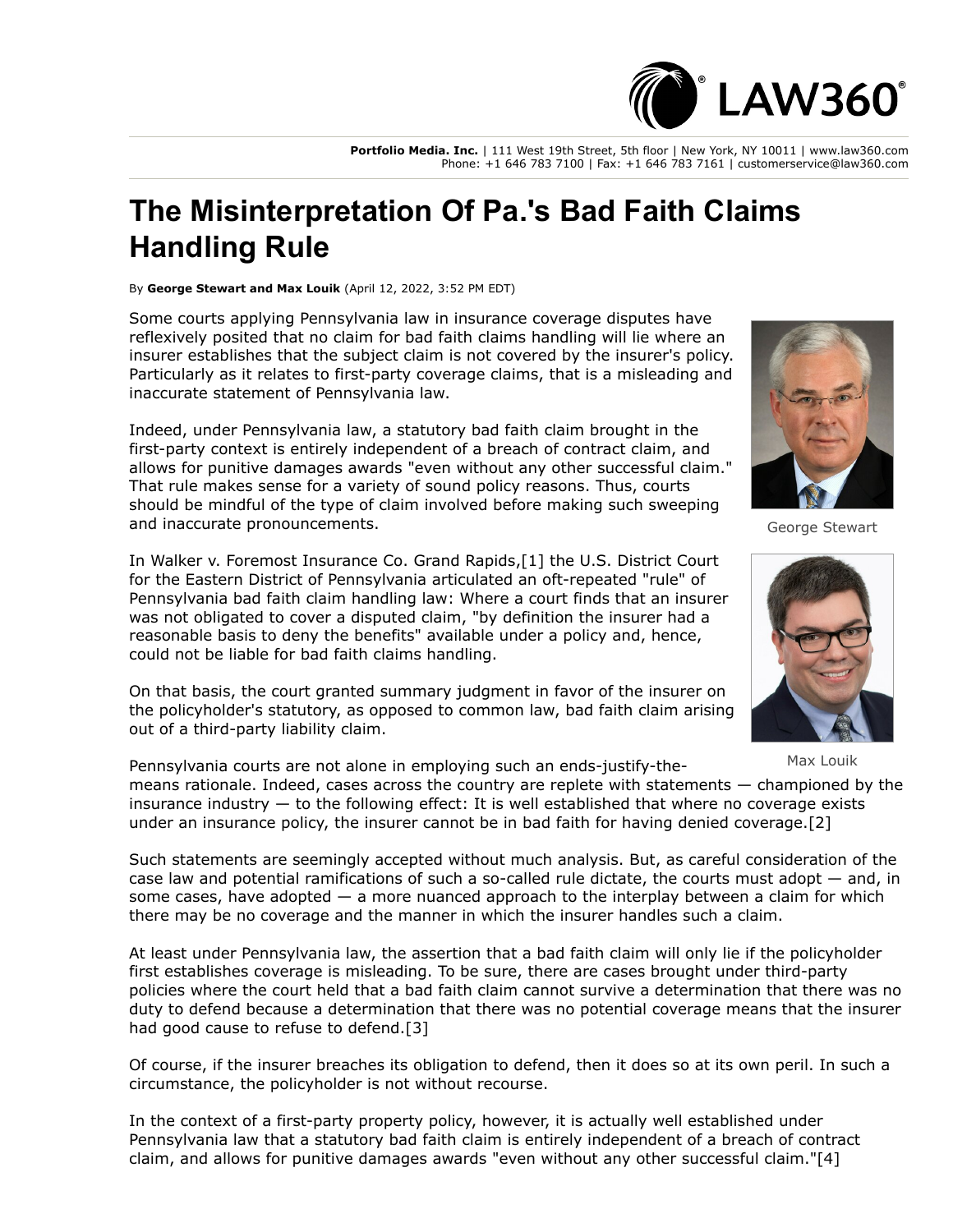The Pennsylvania Superior Court rejected outright, in its 1994 decision March v. Paradise Mutual Insurance Co., an insurer's suggestion that where an insured's claim for insurance coverage fails, its claim for recovery under Pennsylvania's bad faith statute must also fail.[5]

On the contrary, the Superior Court recognized that "the statute does not indicate that success on the bad faith claim is reliant upon the success of the contract claim," and Pennsylvania courts have consistently held that a claim asserted under the statute is "separate and distinct" from the underlying contractual claim.[6]

Accordingly, a statutory bad faith claim is "not dependent upon success on the merits" of an insured's breach of contract claim.[7]

Many other states, including Washington, Wyoming and Hawaii, are in accord with the Pennsylvania rule.[8]

That rule makes good sense. Principally, it eliminates, or mitigates, the moral hazard associated with a rule that would allow an insurer to escape bad faith so long as it ultimately seizes upon a basis for denying a claim with which a court agrees.

Under an end-justifies-the-means regime, an insurer can deny claims with near impunity, safe in the knowledge that it faces no liability  $-$  irrespective of the manner in which it handles a claim  $-$  so long as it eventually seizes on a viable basis for denying the claim.

Consider a situation in which an insurer initially denies a claim based on Exclusion A, and in the ensuing coverage litigation, the policyholder establishes that Exclusion A is inapplicable. However, if, during the course of discovery in that litigation, the insurer subsequently stumbles upon a separate basis for denying the claim with which the court agrees, then — under the end-justifies-the-means rule — the insurer would skate free from both coverage and bad faith liability.

In the absence of a self-standing, unconditional claim for bad faith, the policyholder's successful thwarting of the insurer's invocation of Exclusion A yields nothing more than a Pyrrhic victory — it has endured the time, trouble and expense of proving the inapplicability of the exclusion on which the insurer initially denied the claim, yet the policyholder has nothing to show for it  $-$  other than, perhaps, a precedent that may be useful to other policyholders whose claims have been denied on the basis of an identical exclusion.

Conversely, if the policyholder is allowed the opportunity to recoup its investment — via a claim for consequential damages in the form of attorney fees and costs, for example — based on the manner in which its insurer handled the claim, then while it nevertheless may be without coverage for the claim, it may avoid being penalized for having successfully challenged the insurer's improper invocation of Exclusion A as the initial basis for denying the claim.

The Pennsylvania rule also promotes judicial efficiency.

Under an end-justifies-the-means rule, there is little downside  $-$  and, in fact, there may be an incentive — for an insurer to engage in a fishing expedition via discovery to conjure alternative bases for denying a claim where the original basis of its claim denial is suspect or vulnerable, or otherwise indicative of bad faith claims handling. Both parties will absorb the additional costs associated with such an effort.

However, if the insurer's efforts are rewarded with an alternative basis for denying a claim when its original denial was improper, then it will have realized a benefit from its investment in the form of a no-coverage finding.

For the policyholder lacking a bad faith claim, however, its only so-called reward is the additional cost, time and effort associated with the insurer's discovery. That would not necessarily be the case if the policyholder had the ability to recoup its costs even in the face of a no-coverage finding.

And, depending on the size of the claim at issue, the insurer might think twice about expansive discovery if it faces the prospect of reimbursing the policyholder for its fees and related costs associated with discovery and litigation of alternative bases for denial, even if one of those